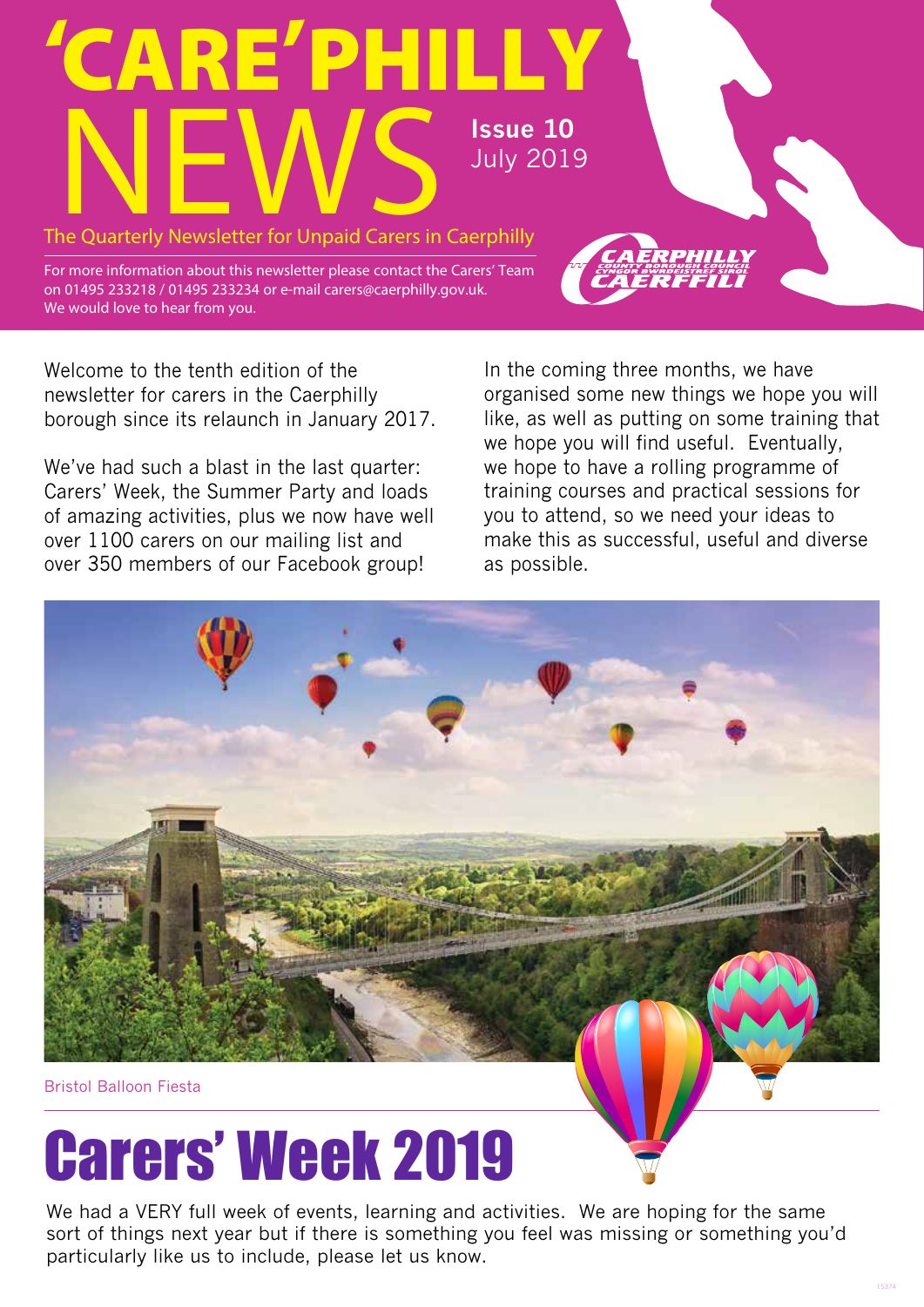### Upcoming Events and Activities



Tredegar House, Newport

This quarter sees some old favourites returning and a few brand new and exciting things. Although this is what we have booked so far, more events and activities get added as time goes on, so it's always best to check on our Facebook group or the website to see the most up to date list. Or just simply get in touch with us if you don't have access to the internet.

Friday 19th July 2019 at 2pm until 4pm – Afternoon tea at the Coffee Mill, Risca. Finger sandwiches, savoury tarts, scones and sweet treats along with tea and coffee. Bring your own fizz at no extra cost – they will even chill it for you!

Thursday 25th July 2019 from 9:30am to 3:30pm – Paddleboarding at Pen-y-Fan Pond with Caerphilly Adventure Group. Bring your own picnic!

Thursday 8th August 2019 from 11am (first pick up) and leaving Bristol at 10pm - Bristol Balloon Fiesta. More details here: http://bristolballoonfiesta.co.uk/

Monday 12th August 2018 at 1pm – Afternoon tea for 20 carers at the Lakeside View Café, Parc Cwm Darran, Deri.

Thursday 22nd August 2019 from 9:30am to 3:30pm - Adventure Day with Caerphilly Adventure Group to include archery and team games. Bring your own picnic!

Wednesday 4th September 2019 from 9:30am to 4pm - Trip to Tredegar House with a soup and sandwich lunch at 1:30pm Coach will

pick up from the bus stop opposite Blackwood Miners' Institute at 9:30am, then go onto Maesycwmmer shops and the Pontygwindy pub in Caerphilly. We will leave Tredegar House at around 3pm.

Wednesday 11th September 2019 at 6pm – Two course dinner at the Farmer's Arms, Rhymney. Gluten free and vegetarian options available.

Monday 16th September 2019 at 6pm – All you can eat Indian buffet for carers at Bengal Cymru, Risca.

Limited places are available to most activities and events but we do try and share these out fairly. To enquire about any of them, please get in touch.

#### **NB. IF YOU PUT YOUR NAME DOWN FOR SOMETHING AND WE DON'T LET YOU KNOW YOU'VE BEEN SUCCESSFUL, PLEASE ASSUME YOU HAVEN'T GOT A PLACE.**

#### **TRANSPORT IS ONLY PROVIDED WHERE STATED.**

**ALL** these activities are paid for to show our appreciation of carers and the hard work you do. We do always try to ensure that everyone showing an interest gets a chance to attend at least one event or activity.

While we know that things happen that sometimes mean you are unable to come on the day, where possible, please do let us know as soon as you know you cannot come as we can then offer precious places to other carers.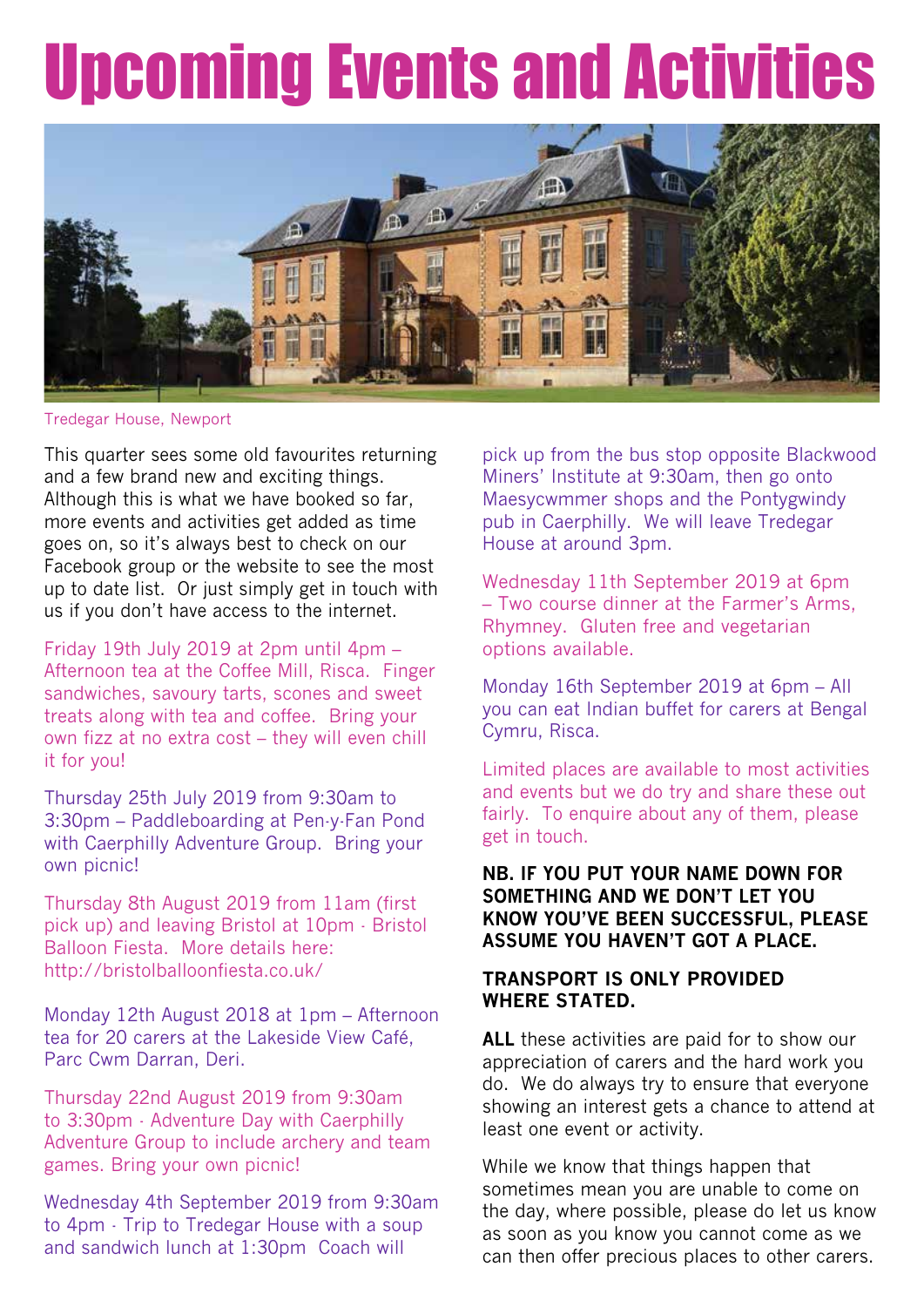### Carers' Training

Wednesday 3rd July 2019 from 10am until 2pm – Understanding anxiety at Unit 3, Foxes Lane, Oakdale NP12 4AB (16 places)

Tuesday 16th and Wednesday 17th July 2019 (two day course) from 9:30am to 2:30pm each day – Understanding Autism with Johanna

Condon (Auspicious Wales). More time will be given at the end (until 4pm) for questions/ discussion, however if you are unable to stay after 2:30pm, you won't miss the actual course. This course is being held in Room A, Unit 3, Foxes Lane, Oakdale NP12 4AB (20-24 places)

Tuesday 30th July 2019 from 10am until 2pm – Mindfulness awareness at Unit 3, Foxes Lane, Oakdale NP12 4AB (18 places)



| <b>Upcoming dates are:</b> |          |          |
|----------------------------|----------|----------|
| 11.07.19                   | 08.08.19 | 12.09.19 |
| 10.10.19                   | 14.11.19 |          |

As usual, there will be no group meetings in December (as we may well have something special in the pipeline); however you are more than welcome to meet up without us.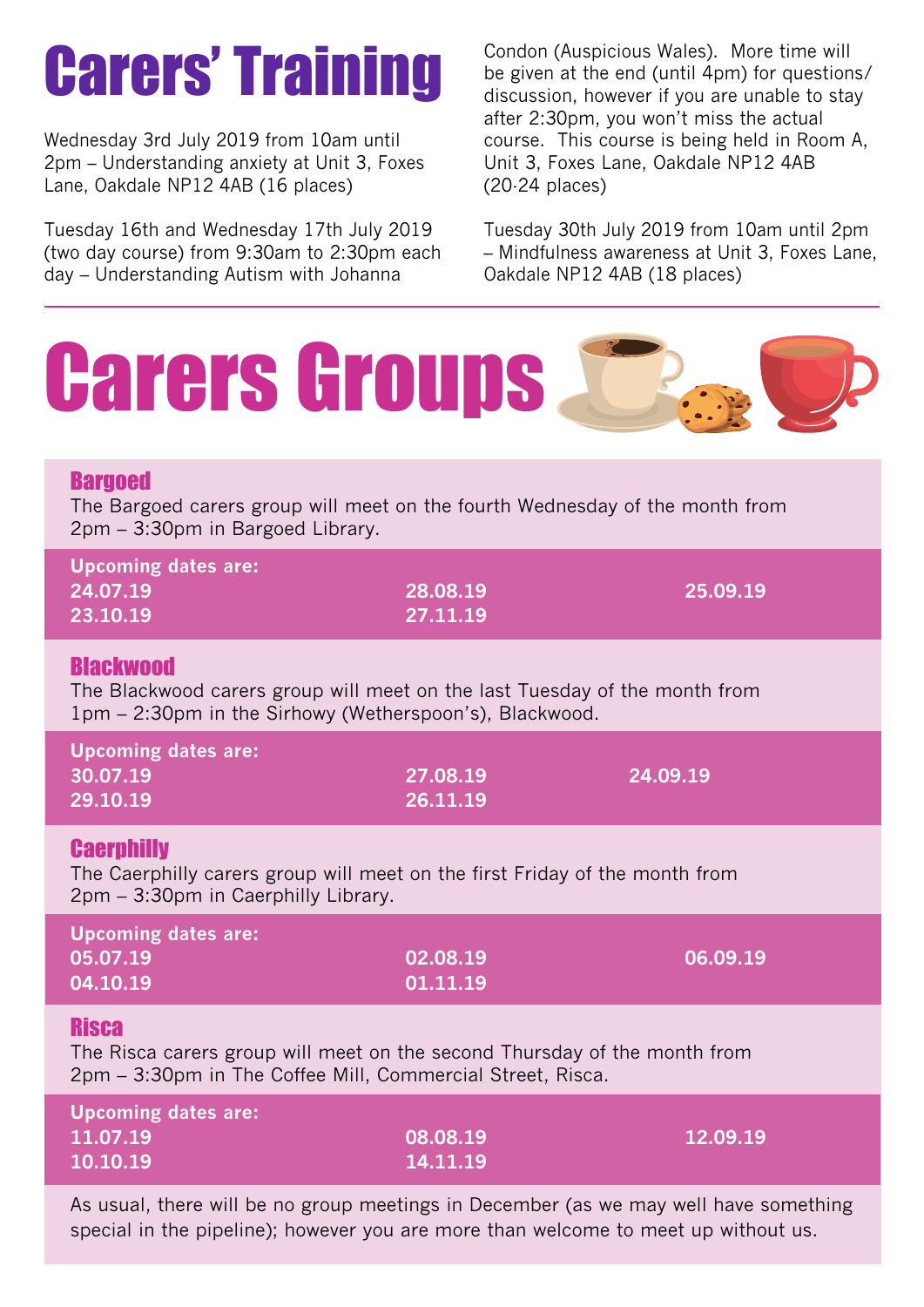# Young Carers

We hope you enjoy this photo of a young carer feeding a sea lion at Longleat during March half term. Young carers and other relatives took part in this trip and we are pleased to report the weather was kind and brought all the animals out for the safari ride. The lake boat ride was excellent and seeing the hippopotamus and gorillas up close was a delight for all on board.

Cameras were out for feeding the dolphins and it's just a shame that the videos couldn't be captured in the newsletter!

Everyone gave thanks for being able to take part in a great day and some parents exchanged contact details to offer on-going support to each other as adult carers.

During the last quarter, young carers and their families have enjoyed an afternoon tea and cinema day, a three course meal at Scholar's Restaurant, Ystrad Mynach College and a trip to Thorpe Park. We hope to share more photos in the next newsletter.

Barnardo's Young Carers Service also provides individual and closed group support for young



carers from across Caerphilly Borough. We are pleased to be working in conjunction with Barnardo's to fund and organise activities and events for young carers and their families. For more information on what is available, please contact Barnardo's on 01633 615859 or e-mail: caerservices@barnardos.org.uk For more information, the website address is www.barnardos.org.uk

#### Community Connectors Supporting People

The Carers Team works closely with the Community Connectors in Caerphilly. If you would like to contact them, please get in touch on 0808 100 2500 and ask for the Community Connectors.





Help finding housing and work. Support with form filling, debts, benefits, eviction notice, rent/mortgage arrears. **Contact Supporting People:** 

#### 01443 864548

Text: housupport to 81400 Email: supportingpeople@caerphilly.gov.uk www.caerphilly.gov.uk/supportingpeople

cefnogipobl supportingpeople

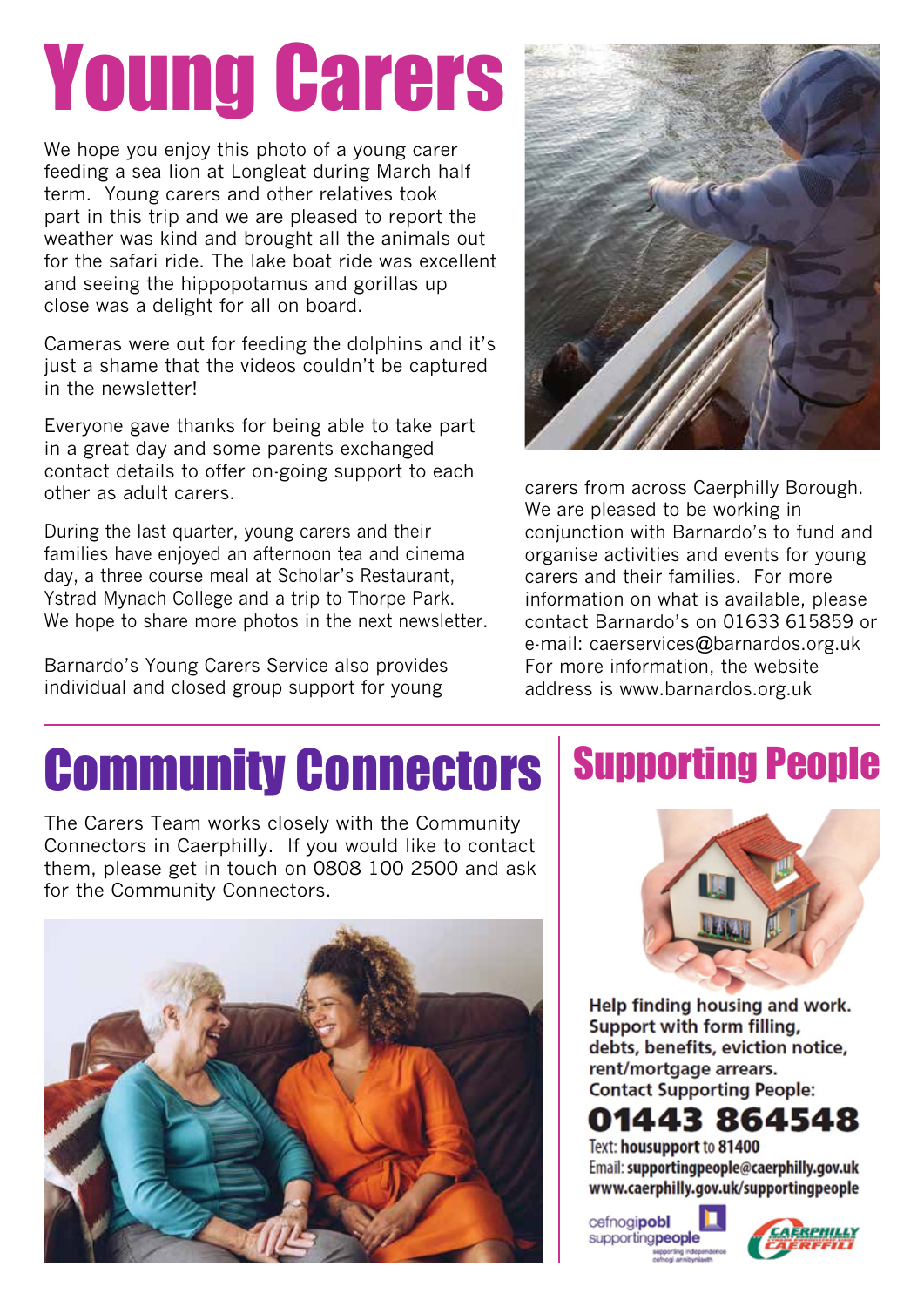## Caerphilly Carers' Team

In case you are new to us, the team are: Hayley Jenkins, Carers Support Officer – 01495 233218 or 07808 779367 or e-mail jenkihl@caerphilly.gov.uk

Leanne Gallent, Carers Support Officer – 01495 233234 or 07872 418927 or e-mail gallel@caerphilly.gov.uk

Rachel Lowndes, Carers Support Officer – 01495 233234 or 07718 669188 or e-mail lowndrm@caerphilly.gov.uk

Geraldine Powell, Carers Coordinator - 01443 864658 or 07713 092795 or e-mail powelg4@caerphilly.gov.uk

We have lots of ways for you to contact us, please get in touch by e-mailing carers@caerphilly.gov.uk or search for "Caerphilly County Carers Group" and request to be added. We are also on Twitter (@CarerCaerphilly) or at www.caerphilly.gov.uk/carers.

### Resources

- Carer's Emergency Card please get in touch on carers@caerphilly.gov.uk, 01495 233218 or 01495 233234 if you would like one.
- Small Grants Scheme We still have a small amount of money available to assist carers in their caring role. Carers can apply for money for various things, such as household equipment, driving lessons, short breaks and help with new skills. Please get in touch for an application form and guidance notes.
- Break from Caring we may be able to help you with getting one off or short term breaks from your caring role. Contact us on carers@caerphilly.gov.uk to find out more.
- We still have a number of free Max Cards available for those of you with children under 25 which gives discounts on days out and activities. More details can be found here: http://www.mymaxcard.co.uk/ Get in touch if you would like one.
- BSM and Motability driving lessons The Motability Scheme is the UK's leading car scheme for disabled people. It provides affordable, convenient, troublefree motoring to over 600,000 disabled customers and their families. Motability,



as a national charity, can provide grants to help Motability Scheme customers with the cost of learning to drive. More information here: https://www.bsm. co.uk/learner-driver/motability/who-aremotability or call 0330 100 7501.

• Free wellbeing courses. For more info or to book a place on a course, contact Jules Horton via T: 01633 247674 | E: jules.horton@gavowales.org.uk Find them on Facebook to keep up-to-date with new courses etc.:@EPPCymru